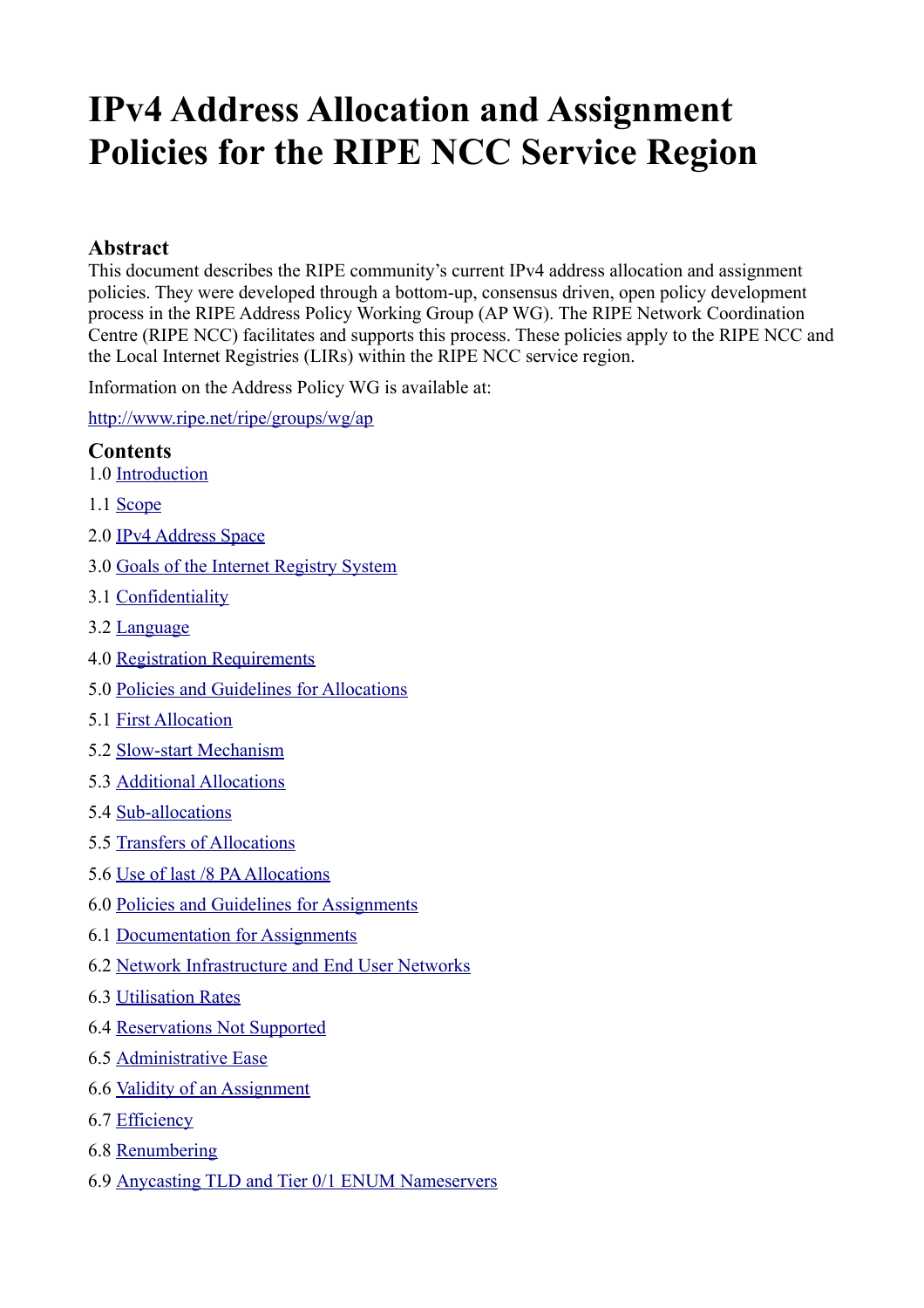- 6.10 [Provider Independent IPv4 Assignments for Multihoming](#page-8-1)
- 7.0 [Assignment Window](#page-8-0)
- 8.0 [PA vs. PI Address Space](#page-9-0)
- 9.0 [Record Keeping](#page-11-2)
- 10.0 [LIR Audit](#page-11-1)
- 11.0 [Closing an LIR by the RIPE NCC](#page-11-0)

#### <span id="page-1-3"></span>**1.0 Introduction**

The RIPE NCC is an independent association and serves as one of five Regional Internet Registries (RIRs). Its service region incorporates Europe, the Middle East, and Central Asia. The RIPE NCC is responsible for the allocation and assignment of Internet Protocol (IP) address space, Autonomous System Numbers (ASNs) and the management of reverse domain names within this region. The distribution of IP space follows the hierarchical scheme described in the document "[Internet](https://www.ripe.net/internet-coordination/internet-governance/internet-technical-community/the-rir-system)  [Registry System"](https://www.ripe.net/internet-coordination/internet-governance/internet-technical-community/the-rir-system).

#### <span id="page-1-2"></span>**1.1 Scope**

This document describes the policies for the responsible management of globally unique IPv4 Internet address space in the RIPE NCC service region. The policies documented here apply to all IPv4 address space allocated and assigned by the RIPE NCC. These policies must be implemented by all RIPE NCC member LIRs.

This document does not describe policies related to AS Numbers, IPv6, Multicast, or private address space. Nor does it describe address distribution policies used by other RIRs. The RIPE community's policies for ASN assignment and IPv6 are published in the RIPE Document Store at:

<http://www.ripe.net/ripe/docs/policy>

## <span id="page-1-1"></span>**2.0 IPv4 Address Space**

For the purposes of this document, IP addresses are 32-bit binary numbers used as addresses in the IPv4 protocol. There are three main types of IPv4 addresses:

- 1. Public IP addresses are assigned to be globally unique according to the goals described in Section 3 of this document.
- 2. Some address ranges are set aside for the operation of private IP networks. Anyone may use these addresses in their private networks without registration or co-ordination. Hosts using these addresses cannot directly be reached from the Internet. Such connectivity is enabled by using the technique known as Network Address Translation (NAT). Private addresses restrict a network so that its hosts only have partial Internet connectivity. Where full Internet connectivity is needed, unique, public addresses should be used.

For a detailed description of "Address Allocation for Private Internets" and the actual ranges of addresses set aside for that purpose, please refer to RFC 1918 found at: <ftp://ftp.ripe.net/rfc/rfc1918.txt>

For information on the "Architectural Implications of NAT", please refer to RFC 2993, found at:<ftp://ftp.ripe.net/rfc/rfc2993.txt>

3. Some address ranges are reserved for special use purposes. These are described in RFC 3330 and are beyond the scope of this document. RFC 3330 can be found at: <ftp://ftp.ripe.net/rfc/rfc3330.txt>

## <span id="page-1-0"></span>**3.0 Goals of the Internet Registry System**

Public IPv4 address assignments should be made with the following goals in mind:

- 1. Uniqueness: Each public IPv4 address worldwide must be unique. This is an absolute requirement guaranteeing that every host on the Internet can be uniquely identified.
- 2. Aggregation: Distributing IPv4 addresses in an hierarchical manner permits the aggregation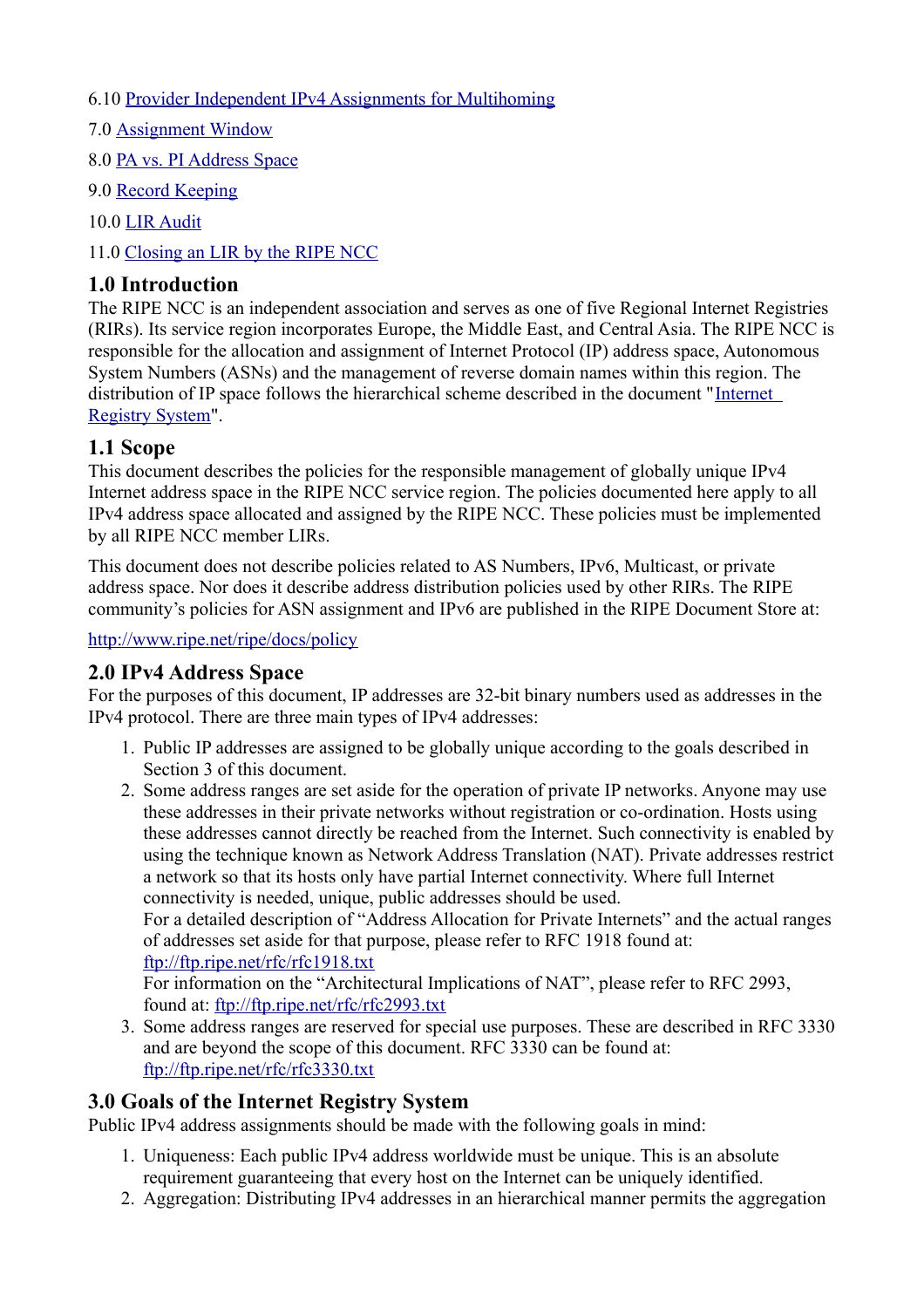of routing information. This helps to ensure proper operation of Internet routing.

- 3. Conservation: Public IPv4 address space must be fairly distributed to the End Users operating networks. To maximise the lifetime of the public IPv4 address space, addresses must be distributed according to need, and stockpiling must be prevented.
- 4. Registration: The provision of a public registry documenting address space allocations and assignments must exist. This is necessary to ensure uniqueness and to provide information for Internet troubleshooting at all levels.

# <span id="page-2-6"></span>**3.1 Confidentiality**

Internet Registries (IRs) have a duty of confidentiality to their registrants. Information passed to an IR must be securely stored and should not be distributed wider than necessary within the IR. When necessary, the information may be passed to a higher-level IR under the same conditions of confidentiality.

## <span id="page-2-5"></span>**3.2 Language**

Please note that all communication with the RIPE NCC must be in English.

## <span id="page-2-4"></span>**4.0 Registration Requirements**

All assignments and allocations must be registered in the RIPE Database. This is necessary to ensure uniqueness and to support network operations.

Only allocations and assignments registered in the RIPE Database are considered valid. Registration of objects in the database is the final step in making an allocation or assignment. Registration data (range, contact information, status etc.) must be correct at all times (i.e. they have to be maintained).

## <span id="page-2-3"></span>**5.0 Policies and Guidelines for Allocations**

An allocation is a block of IPv4 addresses from which assignments are taken.

The RIPE NCC allocates enough address space to LIRs to meet their needs for a period of up to 12 months.

All LIRs receiving address space from the RIPE NCC must adopt a set of policies that are consistent with the policies formulated by the RIPE community and described in this document.

## <span id="page-2-2"></span>**5.1 First Allocation**

The RIPE NCC's minimum allocation size is /21.

Details of how to join the RIPE NCC can be found in the RIPE Document "Procedure for Becoming [a Member of the RIPE NCC"](http://www.ripe.net/lir-services/member-support/become-a-member/becoming-a-member-of-the-ripe-ncc)

Members can receive an initial IPv4 allocation when they have demonstrated a need for IPv4 address space.

## <span id="page-2-1"></span>**5.2 Slow-start Mechanism**

The slow-start mechanism was put into place to ensure a consistent and fair policy for all LIRs with respect to allocations.

Address space is allocated to LIRs at the rate that the addresses are sub-allocated and assigned by the LIRs. An allocation larger than the minimum size can be made if a need is demonstrated. The size of future allocations is based on the usage rate of previous allocation(s).

## <span id="page-2-0"></span>**5.3 Additional Allocations**

An LIR may receive an additional allocation when about eighty percent (80%) of all the address space currently allocated to it is used in valid assignments or sub-allocations. A new allocation can be made if a single assignment or sub-allocation requires a larger set of addresses than can be satisfied with the address space currently held by the LIR.

Reservations are not considered valid assignments or sub-allocations. It may be useful for internal aggregation to keep some address space free for future growth in addition to the actual assignment.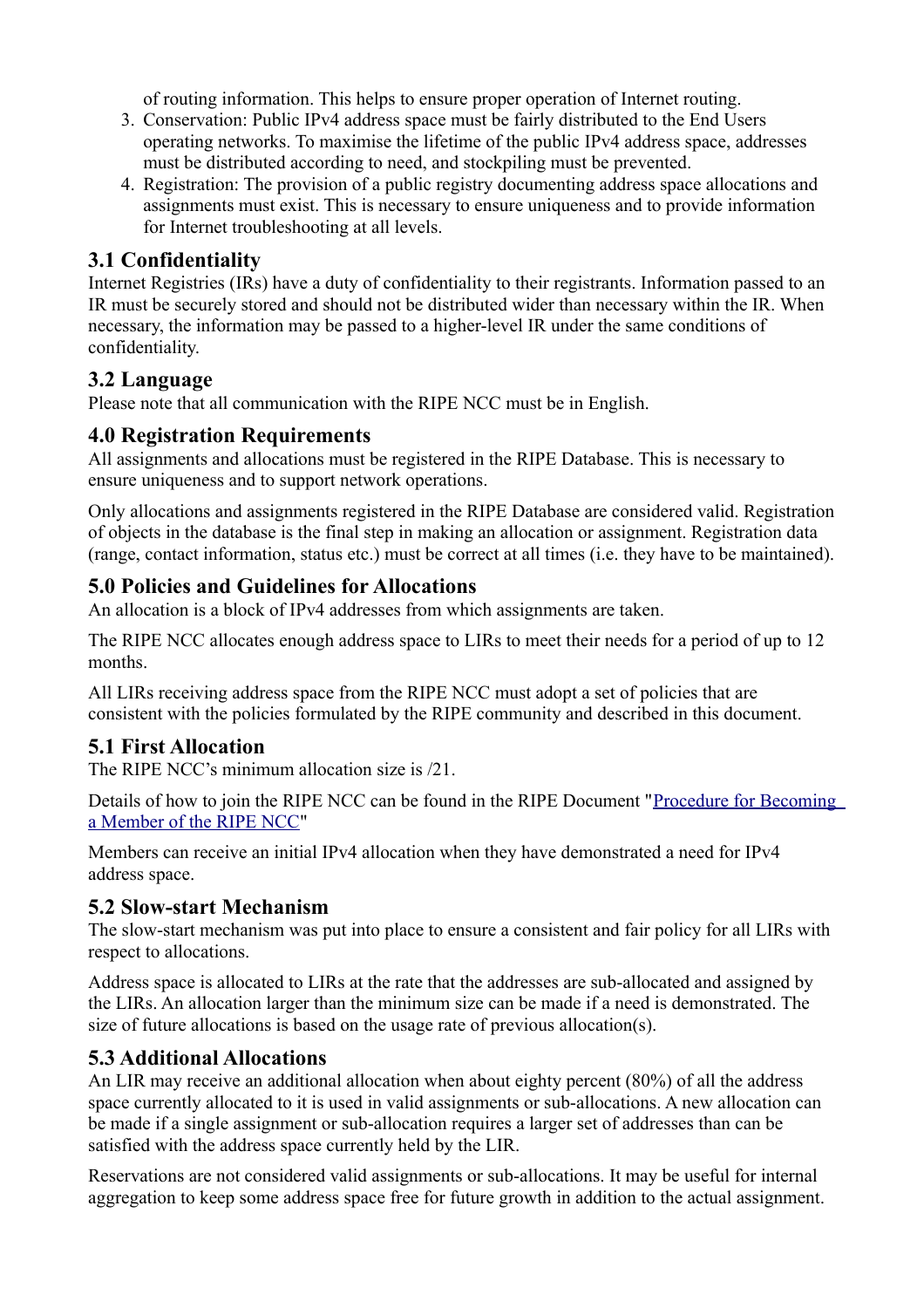However, the LIR must be aware that these internal reservations are not counted as valid usage. The space must be sub-allocated or assigned before the LIR can request another allocation.

To obtain a new allocation, an LIR should submit a request to the RIPE NCC using the "IPv4 Additional Allocation Request Form" available from the RIPE Document Store at:

<http://www.ripe.net/ripe/docs/add-allocation>

Additional address space will only be allocated after the information supplied with the request has been verified and a new allocation deemed necessary.

The RIPE NCC will do its best to allocate contiguous address space in order to support aggregation. This cannot be guaranteed as it depends on factors outside the RIPE NCC's influence (e.g. the number of new LIRs and the time needed to utilise the allocation).

#### <span id="page-3-0"></span>**5.4 Sub-allocations**

Sub-allocations are intended to aid the goal of routing aggregation and can only be made from allocations with a status of "ALLOCATED PA". LIRs holding "ALLOCATED PI" or "ALLOCATED UNSPECIFIED" allocations may be able to convert them to PA allocations if there are no ASSIGNED PI networks within it. The meanings of the various "status:" attribute values are described in Section 9.0.

LIRs wishing to convert their allocations to PA status should contact the RIPE NCC by email at [lir](mailto:lir-help@ripe.net)[help@ripe.net.](mailto:lir-help@ripe.net)

The minimum size of a sub-allocation is /24. This is the smallest prefix length that can be reverse delegated and allows for a reasonable number of small assignments to be made by a downstream network operator.

An LIR may sub-allocate up to an IPv4 /20 (4096 addresses) to a downstream network operator every twelve months.

LIRs may make sub-allocations to multiple downstream network operators.

However, downstream network operators may receive sub-allocations totalling more than a /20 from more than one LIR.

The LIR is contractually responsible for ensuring the address space allocated to it is used in accordance with the RIPE community's policies. It is recommended that LIRs have contracts requiring downstream network operators to follow the RIPE community's policies when those operators have sub-allocations.

The RIPE NCC considers sub-allocated space as "used" when evaluating requests from the LIR for an additional IPv4 allocation. Where an LIR has made many sub-allocations with little assigned within them, the RIPE NCC will ask the LIR to justify the reasons for the sub-allocations.

LIRs should note that evaluating a request for an allocation is different from evaluating a request for an assignment. With assignments, the evaluator can see the network plans for a single organisation. With allocations, the evaluator is often presented with sales and marketing plans. The addressing requirements of individual organisations cannot be examined.

It is recommended that LIRs make use of a slow-start mechanism when making a sub-allocation for a downstream network operator. There are two main advantages to this: the LIR can ensure that the address space it sub-allocates is used efficiently; also the LIR can determine the ability of the downstream organisation to operate within the policies set by the RIPE community.

Sub-allocations form part of an LIR's aggregatable address space. As such, an LIR may want to ensure that the address space is not retained by a downstream network if the downstream network operator ceases to receive connectivity from the LIR's network. LIRs not wishing to lose address space in this way are responsible for ensuring that the status of the sub-allocation is clear in any contracts between the LIR and the downstream network operator.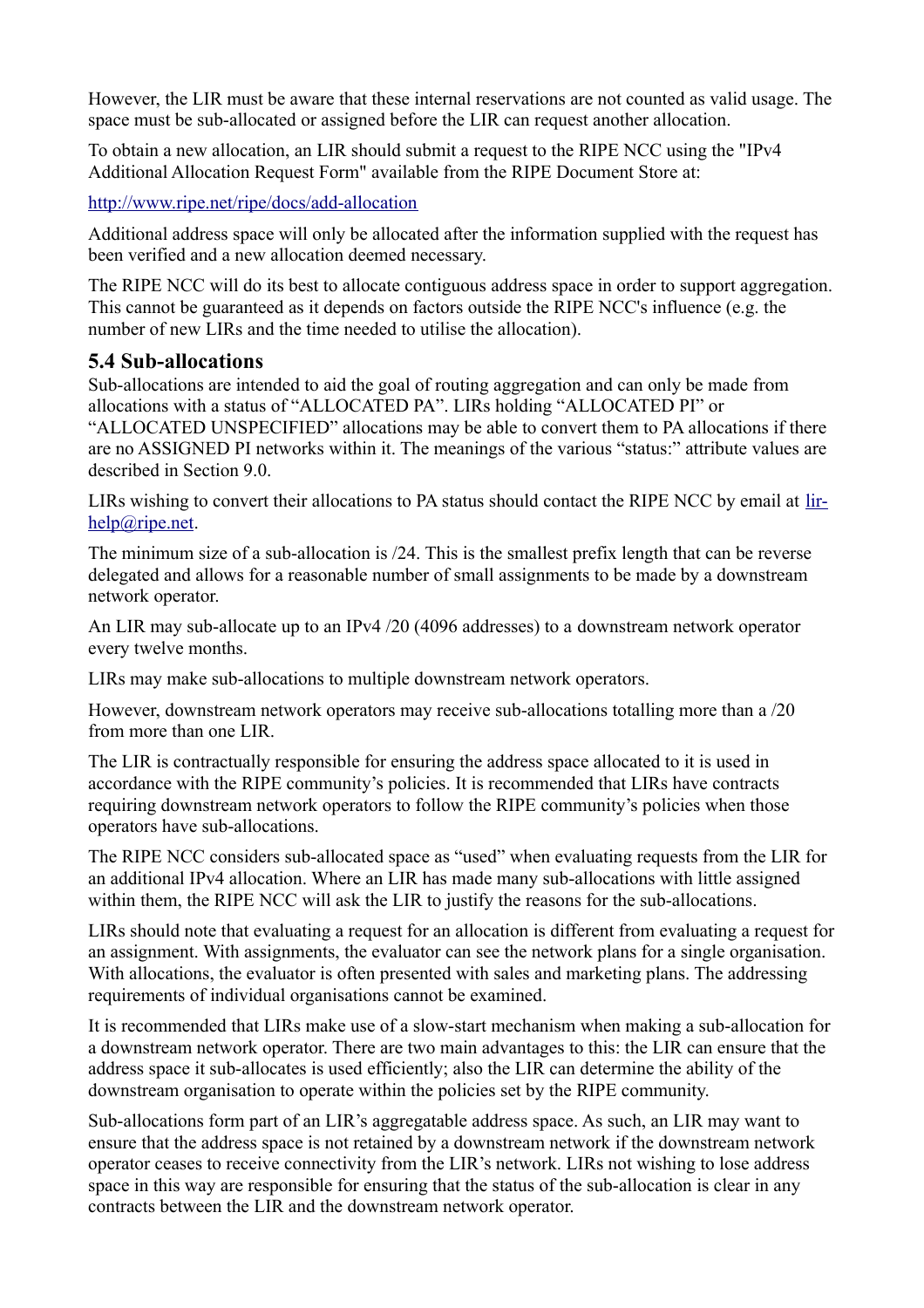# <span id="page-4-1"></span>**5.5 Transfers of Allocations**

Any LIR is allowed to re-allocate complete or partial blocks of IPv4 address space that were previously allocated to them by either the RIPE NCC or the IANA. Such address space must not contain any block that is assigned to an End User.

Address space may only be re-allocated to another LIR that is also a member of the RIPE NCC. The block that is to be re-allocated must not be smaller than the minimum allocation block size at the time of re-allocation. An LIR may only receive a transferred allocation after their need is evaluated and approved by the RIPE NCC, following the policies set for receiving further allocations within RIPE region (see the Section 5.3 Additional Allocations of this document).

Re-allocation must be reflected in the RIPE Database. This re-allocation may be on either a permanent or non-permanent basis.

LIRs that receive a re-allocation from another LIR cannot re-allocate complete or partial blocks of the same address space to another LIR within 24 months of receiving the re-allocation.

The RIPE NCC will record the change of allocation after the transfer.

The RIPE NCC will publish a list of all allocations transferred under this section. The publication shall occur on monthly basis or more frequently if the RIPE NCC so chooses.

The list will contain information about approved and non-approved transfers.

The following information will be published for approved transfers:

- the name of the transferring party,
- the block originally held by the transferring party,
- the name(s) of the receiving party or parties,
- each subdivided prefix (each partial block derived from that original block) transferred,
- the date each prefix was transferred.

Non-approved transfers will be published in an aggregate statistics. In the statistics the following information will be published

- the number of requested transfers not approved after the RIPE NCC's evaluation,
- the sum of the number of addresses included in the requested transfers.

Neither the blocks nor the organizations involved will be identified in these statistics.

Please note that the LIR always remains responsible for the entire allocation it receives from the RIPE NCC until the transfer of address space to another LIR is completed or the address space is returned. The LIR must ensure that all policies are applied.

Re-allocated blocks are no different from the allocations made directly by the RIPE NCC and so they must be used by the receiving LIR according to the policies described in this document.

## <span id="page-4-0"></span>**5.6 Use of last /8 for PA Allocations**

The following policies come into effect as soon as RIPE NCC is required to make allocations from the final /8 it receives from the IANA. From then on the distribution of IPv4 address space will only be done as follows:

1. Allocations for LIRs from the last /8

On application for IPv4 resources LIRs will receive IPv4 addresses according to the following:

1. LIRs may only receive one allocation from this /8. The size of the allocation made under this policy will be exactly one /22.

2. LIRs receive only one /22, even if their needs justify a larger allocation.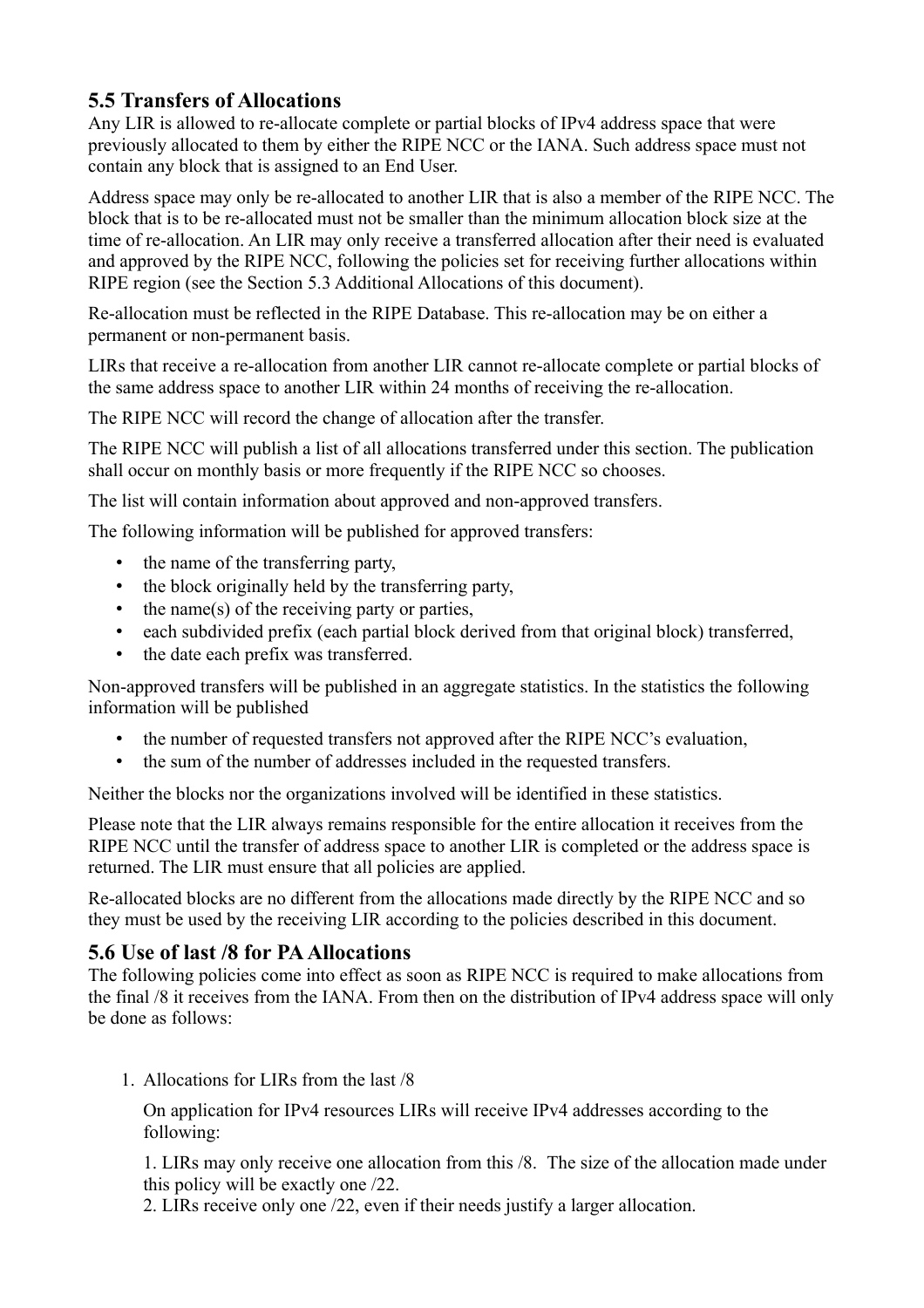3. LIRs may apply for and receive this allocation once they meet the criteria to receive IPv4 address space according to the allocation policy in effect in the RIPE NCC service region at the time of application.

4. Allocations will only be made to LIRs if they have already received an IPv6 allocation from an upstream LIR or the RIPE NCC.

2. Assignments to Internet Exchange Points

A /16 from the final /8 will be held in reserve for exclusive use by Internet Exchange Points. On application for IPv4 resources, an Internet Exchange Point (IXP) will receive one number resource (/24 to /22) according to the following:

- This space will be used to run an Internet Exchange Point peering LAN; other uses are forbidden.
- Organisations receiving space under this policy must be Internet Exchange Points and must meet the definition as described in section two of the RIPE document "IPv6 Address Space for Internet Exchange Points".
- IXPs holding other PI IPv4 space for their peering LAN (i.e. they are seeking a larger assignment), must return their old peering LAN resources back to this pool within 180 days of assignment.
- New Internet Exchange points will be assigned a  $/24$ . Internet exchange points may return this /24 (or existing PI used as an IXP peering LAN) should they run out of space and receive a larger (/23, or /22 if utilisation requires) assignment.
- IP space returned by Internet Exchange Points will be added to the reserved pool maintained for Internet Exchange Point use.
- Assignments will only be made to IXPs who have already applied for, or received an IPv6 assignment for their peering LAN
- 3. Unforeseen circumstances

A /16 will be held in reserve for some future uses, as yet unforeseen. The Internet is a disruptive technology and we cannot predict what might happen. Therefore it is prudent to keep a /16 in reserve, just in case some future requirement makes a demand of it. In the event that this /16 remains unused at the time the remaining /8 covered by this policy has been distributed, it returns to the pool to be distributed as per clause 1.

4. Post-depletion Address Recycling

This section only applies to address space that is returned to the RIPE NCC and that will not be returned to the IANA but re-issued by the RIPE NCC itself.

- 1. Any address space that is returned to the RIPE NCC will be covered by the same rules as the address space intended in clause 1.
- 2. Minimum allocation sizes for the relevant /8 blocks will be updated if necessary
- 5. Insufficient address space

In case an allocation of a single /22 as per clause 1 can no longer be made, multiple allocations up to an equivalent of a /22 in address space will be made to fulfill a request.

#### <span id="page-5-0"></span>**6.0 Policies and Guidelines for Assignments**

Conservation and aggregation are often conflicting goals. When the Internet Registry System goals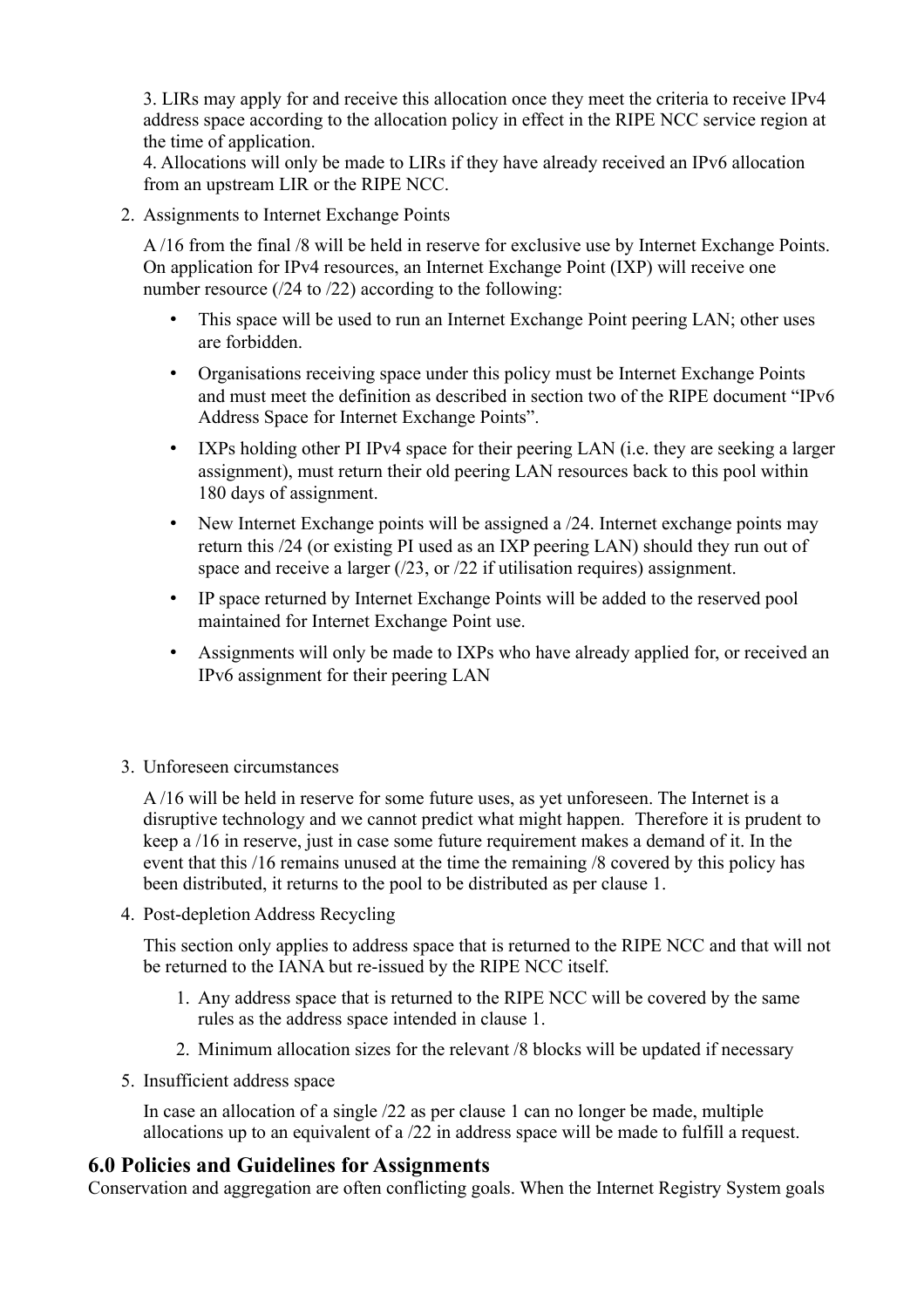are in conflict with the interests of individual End Users or service providers, careful analysis and judgement is necessary to find an appropriate compromise. The rules and guidelines in this document are intended to help LIRs and End Users in their search for equitable compromises.

Please note that LIRs must request approval from the RIPE NCC for assignments that are larger than the LIR's AW [\(Section 7.0\)](https://www.ripe.net/ripe/docs/ripe-582#bookmark25). LIRs are always welcome to approach the RIPE NCC for a second opinion on requests even if they fall within the LIR's AW.

## <span id="page-6-3"></span>**6.1 Documentation for Assignments**

In order to determine the address space requirements for a network, relevant information must be gathered. The details needed for justification of each End User organisation's assignments include the addressing requirements, network infrastructure and future plans. The current address space usage of the organisation should also be determined to ensure that an existing assignment is not duplicated.

This information is essential in making the appropriate assignment decisions. Balancing the overall goals of the Internet Registry System [\(Section 3.0\)](https://www.ripe.net/ripe/docs/ripe-582#bookmark3) with the requirements of the network in question is needed for every network. The level of detail is dependent on the complexity of the network. The LIR must ensure that the necessary information is complete before making an assignment.

The RIPE NCC provides forms for gathering the required information. The information requested in the forms must be collected by the LIR. LIRs may use these forms for their customers' requests or develop their own forms. Local forms can be used if they record all the required data. This is very important when an LIR makes assignments using its AW.

If a request needs to be approved by the RIPE NCC or if information is required in the event of an audit, the information must be submitted on the version of the request form in place at the time of the assignment. The current versions of all request forms can be found at:

<http://www.ripe.net/ripe/docs/request-forms-supporting-notes>

## <span id="page-6-2"></span>**6.2 Network Infrastructure and End User Networks**

IP addresses used solely for the connection of an End User to a service provider (e.g. point-to-point links) are considered part of the service provider's infrastructure. These addresses do not have to be registered with the End User's contact details but can be registered as part of the service provider's internal infrastructure. When an End User has a network using public address space this must be registered separately with the contact details of the End User. Where the End User is an individual rather than an organisation, the contact information of the service provider may be substituted for the End Users.

An explanation of how to register objects in the database can be found in the "RIPE Database User Manual: Getting Started" found at:

<http://www.ripe.net/data-tools/support/documentation/getting-started>

## <span id="page-6-1"></span>**6.3 Utilisation Rates**

Assignments' immediate utilisation should be at least 25% of the assigned space. After one year, this should be at least 50% of the space unless special circumstances are defined.

Assignments may only be based on realistic expectations recorded in the documentation.

## <span id="page-6-0"></span>**6.4 Reservations Not Supported**

End Users are not permitted to reserve address space based on long-term plans. This violates the goal of conservation and fragments the address space when initial forecasts are not met. Evaluation of IP address space requests must be based on a demonstrated need. Unused, or inefficiently used address space assigned in the past should be used to meet the current request, or returned. Once an organisation has used its assigned address space, it can request additional address space based on an updated estimate of growth in its network.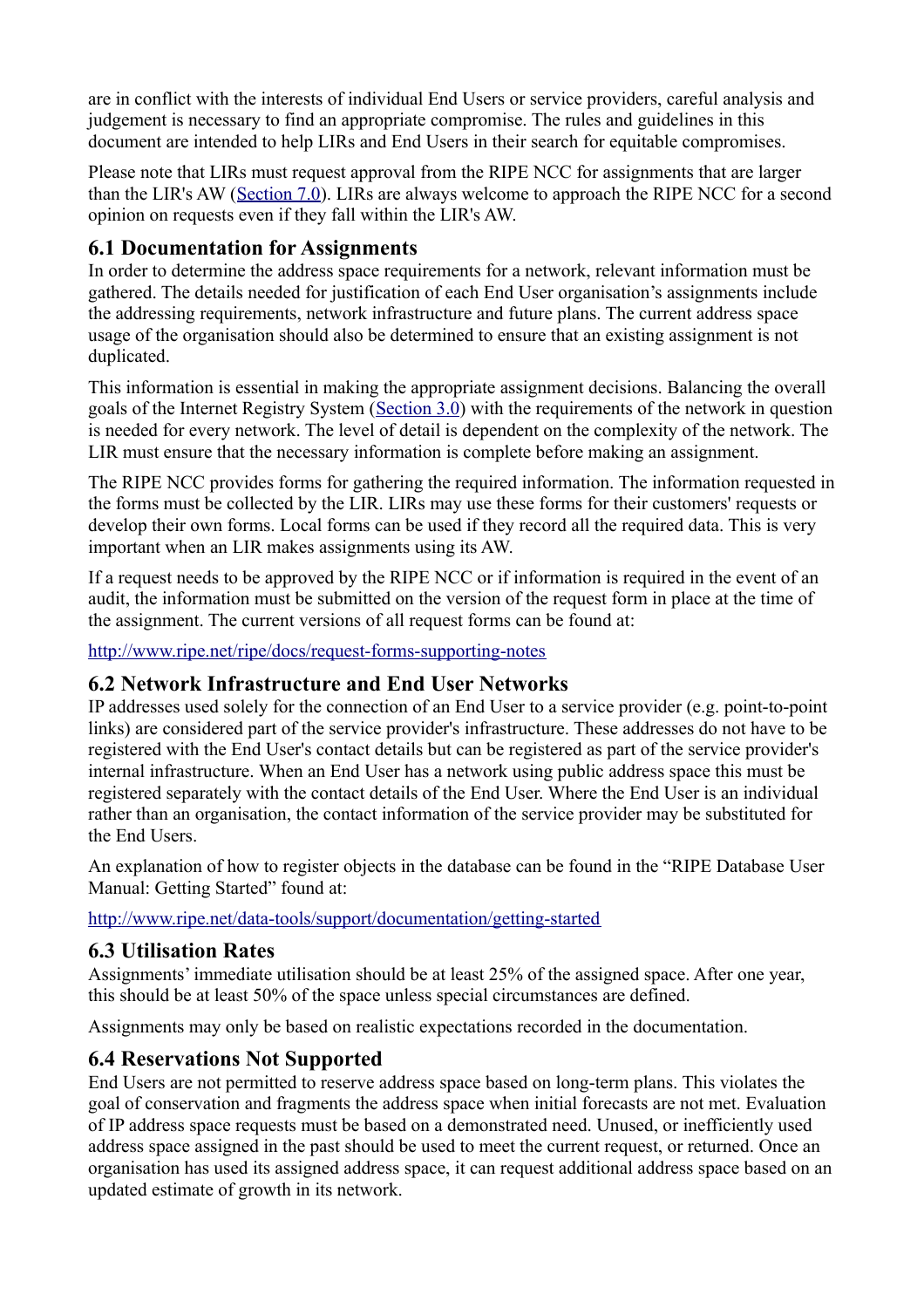# <span id="page-7-4"></span>**6.5 Administrative Ease**

The current rate of consumption of the remaining unassigned IPv4 address space does not permit the assignment of addresses for administrative ease. Examples of this include, but are not limited to, ease of billing administration and network management.

#### <span id="page-7-3"></span>**6.6 Validity of an Assignment**

All assignments are valid as long as the original criteria on which the assignment was based are still valid and the assignment is properly registered in the RIPE Database. If an assignment is made for a specific purpose and that purpose no longer exists, the assignment is no longer valid. If an assignment is based on information that turns out to be invalid, the assignment is no longer valid.

For these reasons it is important that LIRs make sure that assignments approved by the RIPE NCC are properly registered in the database. The **inetnum** object or objects for approved assignments must use the netname(s) approved by the RIPE NCC and not be larger than the approved size. Additionally, the date in the first "changed:" attribute must not be earlier than the date of the approval message from the RIPE NCC.

The RIPE NCC reviews assignments made by LIRs when evaluating requests for additional allocations (see [5.3\)](https://www.ripe.net/ripe/docs/ripe-582#bookmark10). It also runs consistency checks as part of the auditing activity requested by the community as described in the RIPE Document "RIPE NCC Audit Activity" found at:

<http://www.ripe.net/ripe/docs/audit>

#### <span id="page-7-2"></span>**6.7 Efficiency**

Where large amounts of address space are assigned for a purpose that is often satisfied with smaller amounts (e.g. transient connections or virtual server hosting), the RIPE NCC may verify the existing usage before approving additional assignments.

#### <span id="page-7-1"></span>**6.8 Renumbering**

In general, addresses can be replaced on a one-to-one basis. Valid assignments can be replaced with the same number of addresses if the original assignment criteria are still met. The addresses to be replaced must still be in use. End Users are required to submit a new request if more than half the original assignment is not in use. When the renumbering request exceeds the new LIR's AW (see [Section 7.0\)](https://www.ripe.net/ripe/docs/ripe-582#bookmark25) the request needs to be sent to the RIPE NCC for approval.

The RIPE community generally accepts that a period of three months is enough time to migrate a network to new address space. Where the End User wants to keep both assignments for more than three months, an agreement should be obtained from the RIPE NCC for the proposed time frame.

Once a network has been renumbered, the old assignment must be removed from the RIPE Database.

#### <span id="page-7-0"></span>**6.9 Anycasting TLD and Tier 0/1 ENUM Nameservers**

The organisations applicable under this policy are TLD managers, as recorded in the IANA's Root Zone Database and ENUM administrators, as assigned by the ITU. The organisation may receive up to four /24 prefixes per TLD and four /24 prefixes per ENUM. These prefixes must be used for the sole purpose of anycasting authoritative DNS servers for the stated TLD/ENUM, as described in BCP126/RFC 4786 [\(http://www.ietf.org/rfc/rfc4786.txt\)](http://www.ietf.org/rfc/rfc4786.txt).

Assignments for authoritative TLD or ENUM Tier 0/1 DNS lookup services are subject to the policies described in the RIPE Document entitled ["Contractual Requirements for Provider](https://www.ripe.net/ripe/docs/contract-req)  [Independent Resource Holders in the RIPE NCC Service Region"](https://www.ripe.net/ripe/docs/contract-req).

Anycasting assignments are registered with a status of 'ASSIGNED ANYCAST' in the RIPE Database and must be returned to the RIPE NCC if not in use for authoritative TLD or ENUM Tier 0/1 DNS lookup services via anycast any longer.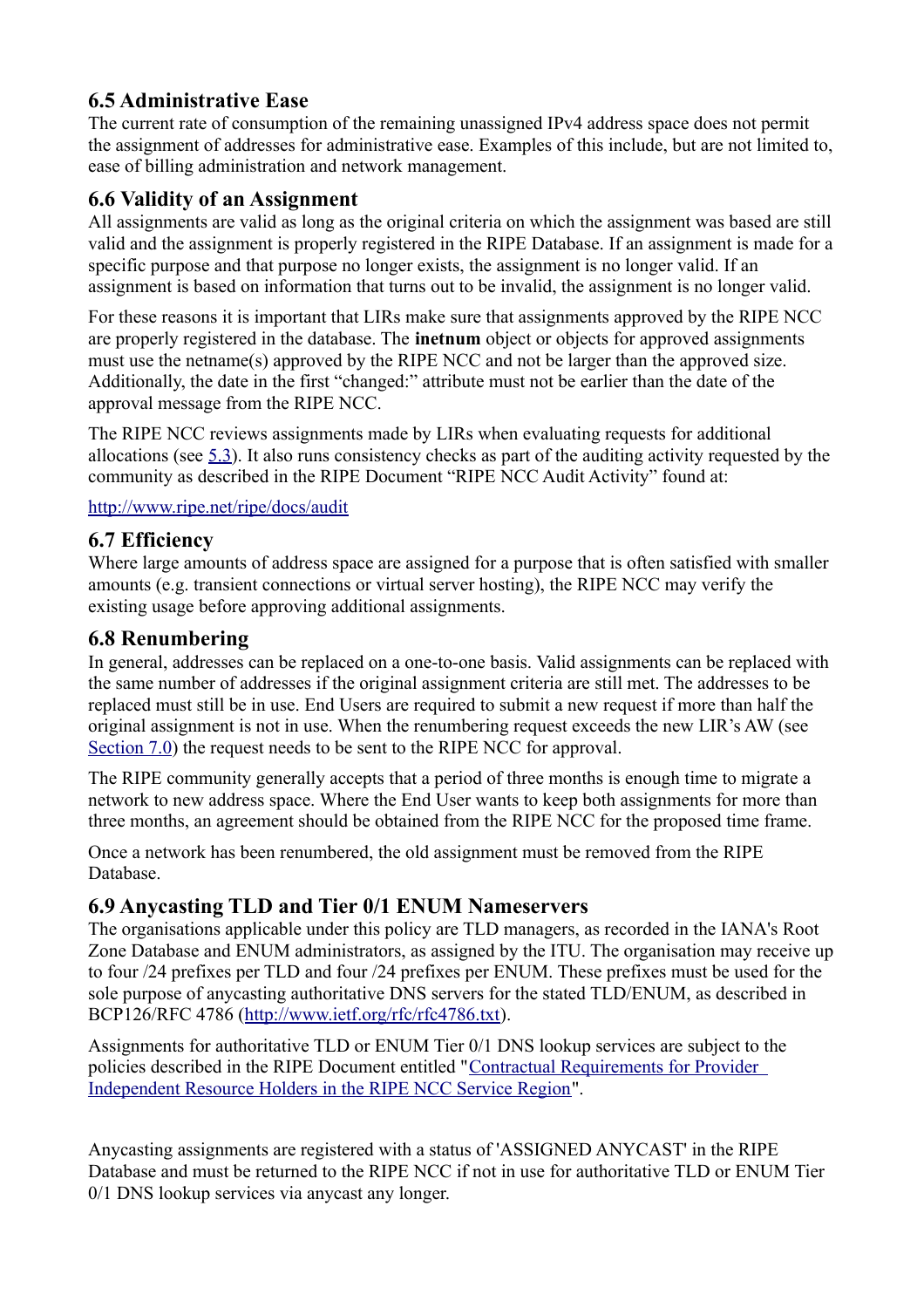# <span id="page-8-1"></span>**6.10 Provider Independent IPv4 Assignments for Multihoming**

The RIPE NCC will assign additional IPv4 addresses to an End User in order to make the assignment size a multiple of a /24 if an End User demonstrates:

- the need for Provider Independent (PI) IPv4 address space; and
- the intent to announce this address space for the purpose of multihoming to two or more Autonomous Systems which the End User does not own or control

Cumulatively, no more than 255 additional IPv4 addresses may be assigned to any particular End User for the purposes outlined above.

# <span id="page-8-0"></span>**7.0 Assignment Window**

An AW refers to the maximum number of addresses that can be assigned by the LIR without prior approval from the RIPE NCC, either to their own network or to an End User's network. The size of the AW is expressed in CIDR notation.

The AW policy was developed to achieve various levels of support based on the level of experience of the LIR. The RIPE NCC may review assignments made with the LIR's AW to ensure that the LIR is assigning address space according to the RIPE community's policies. This is important to assure the fair distribution of address space and to meet the goals of aggregation, conservation and registration. Documentation for assignments made with an AW need to contain the same information as in a completed request form found at:

<http://www.ripe.net/ripe/docs/request-forms-supporting-notes>

All new LIRs start with an AW of zero (0). Their AW will automatically be set to a /21 (2048 addresses) six months after receiving their first allocation. This means that all new LIRs need to request approval before making each assignment until their AW has been raised.

The AW is applied differently depending on whether the assignment is for an End User or for the LIR's infrastructure.

There is no constraint on how often the LIR uses its AW for its own infrastructure. These assignments may not exceed the LIR's AW. This means that an LIR with a /25 AW can make numerous individual /25 assignments to its own network infrastructure without having to send each request to the RIPE NCC. However, where a single assignment would exceed a /25 the LIR would need to request approval for that assignment from the RIPE NCC.

LIRs must specify which assignments to their own infrastructure have used the AW. Such assignments must have a "remarks:" attribute with the value <INFRA-AW> in the inetnum object registered in the RIPE Database. It is important that a separate "remarks:" attribute is used solely for this purpose.

An AW can be applied to an End User network once per 12-month period. This means an LIR or a downstream network operator as the user of a sub-allocation can make more than one assignment to an End User in any 12-month period but the total amount of address space cannot be larger than the LIR's AW. An LIR's AW is refreshed on the anniversary of an assignment. When an LIR has made several assignments to an organisation over the period of a year their AW for that organisation will be fully restored on the anniversary of the last assignment.

The LIR may only assign additional addresses to the same End User after approval from the RIPE NCC.

AWs are regularly reviewed by RIPE NCC staff. LIRs may approach the RIPE NCC for an evaluation of their AW six months after receiving their first allocation and at any time after that. Please note that LIRs are always welcome to approach the RIPE NCC for a second opinion on requests even if they fall within the LIR's AW.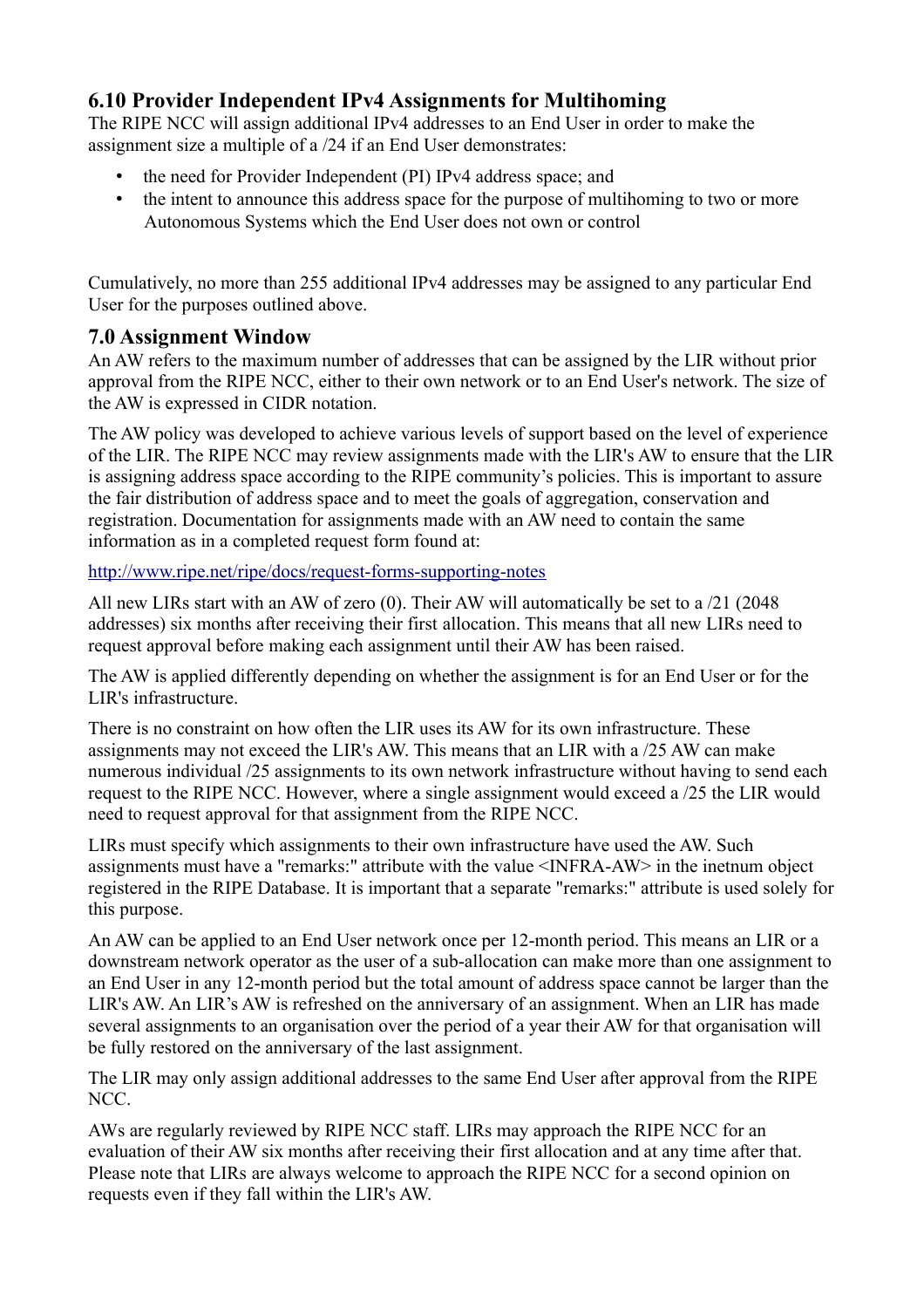As the proficiency of the LIR contacts increases, the size of their AW may be raised. This is determined based on:

- correctly completed documentation presented to the RIPE NCC
- good judgment shown in the evaluation of address space requests
- past assignments have been properly registered

An established LIR is responsible for training its new LIR contacts to handle address space assignments according to the policies described in this document and their procedures. Less experienced LIR contacts may make errors both in judgment and procedure. If errors happen repeatedly, the AW of the LIR may be decreased to prevent the LIR from making invalid assignments. The AW may again be increased based on the criteria stated above.

The AW may also be lowered after or during an audit if invalid assignments are noted.

#### <span id="page-9-0"></span>**8.0 PA vs. PI Address Space**

LIRs are allocated PA address space. They sub-allocate and assign this to downstream networks. If a downstream network or End User changes its service provider, the address space assigned or suballocated by the previous service provider must be returned and the network renumbered.

In contrast, Provider Independent (PI) address space is assigned to End Users directly from the address pools managed directly by the RIPE NCC. PI space cannot be re-assigned or further assigned to other parties. PI address space can only remain assigned to a network as long as the criteria for the original assignment are maintained. Additionally, all new PI address space assignments are subject to the policies described in the RIPE NCC document entitled "[Contractual](http://www.ripe.net/ripe/docs/contract-req)  [Requirements for Provider Independent Resources Holders in the RIPE NCC Service Region"](http://www.ripe.net/ripe/docs/contract-req).

As PI addresses are not assigned from LIR-allocated PA address blocks, they cannot be aggregated on the public Internet. Consequently, they are expensive to route, and therefore may not be globally routable. The use of PA address space should always be recommended.

LIRs must make it clear to End Users which type of address space is assigned. Clear contractual arrangements are recommended and are mandatory for PA space.

In the past, some LIRs assigned address space that was de facto aggregated but not formally PA because there were no clear contractual arrangements for termination of the assignment. LIRs must ask leaving customers to voluntarily release this address space upon termination of service. Where possible, LIRs should work to make contractual arrangements to convert PI addresses into PA addresses.

End Users requesting PA space should be given this or a similar warning:

*Assignment of this IP space is valid as long as the criteria for the original assignment are met and only for the duration of the service agreement between yourself and us. We have the right to reassign the address space to another user upon termination of this agreement or an agreed period thereafter. This means that you will have to re-configure the addresses of all equipment using this IP space if you continue to require global uniqueness of those addresses.*

End Users requesting PI space should be given this or a similar warning:

*Assignment of this IP space is valid as long as the criteria for the original assignment are still met and is also subject to the policies described in the RIPE NCC document entitled "*[Contractual](http://www.ripe.net/ripe/docs/contract-req)  [Requirements for Provider Independent Resources Holders in the RIPE NCC Service Region](http://www.ripe.net/ripe/docs/contract-req)*".*

Assignment of address space does NOT imply that this address space will be ROUTABLE ON ANY PART OF THE INTERNET. It is expected that users will have to pay a premium for actual routing of PI addresses as opposed to PA addresses. It may eventually become impossible to get relatively small amounts of PI space routed on most of the Internet. We strongly suggest you contact any prospective service provider for information about issues related to service when using PI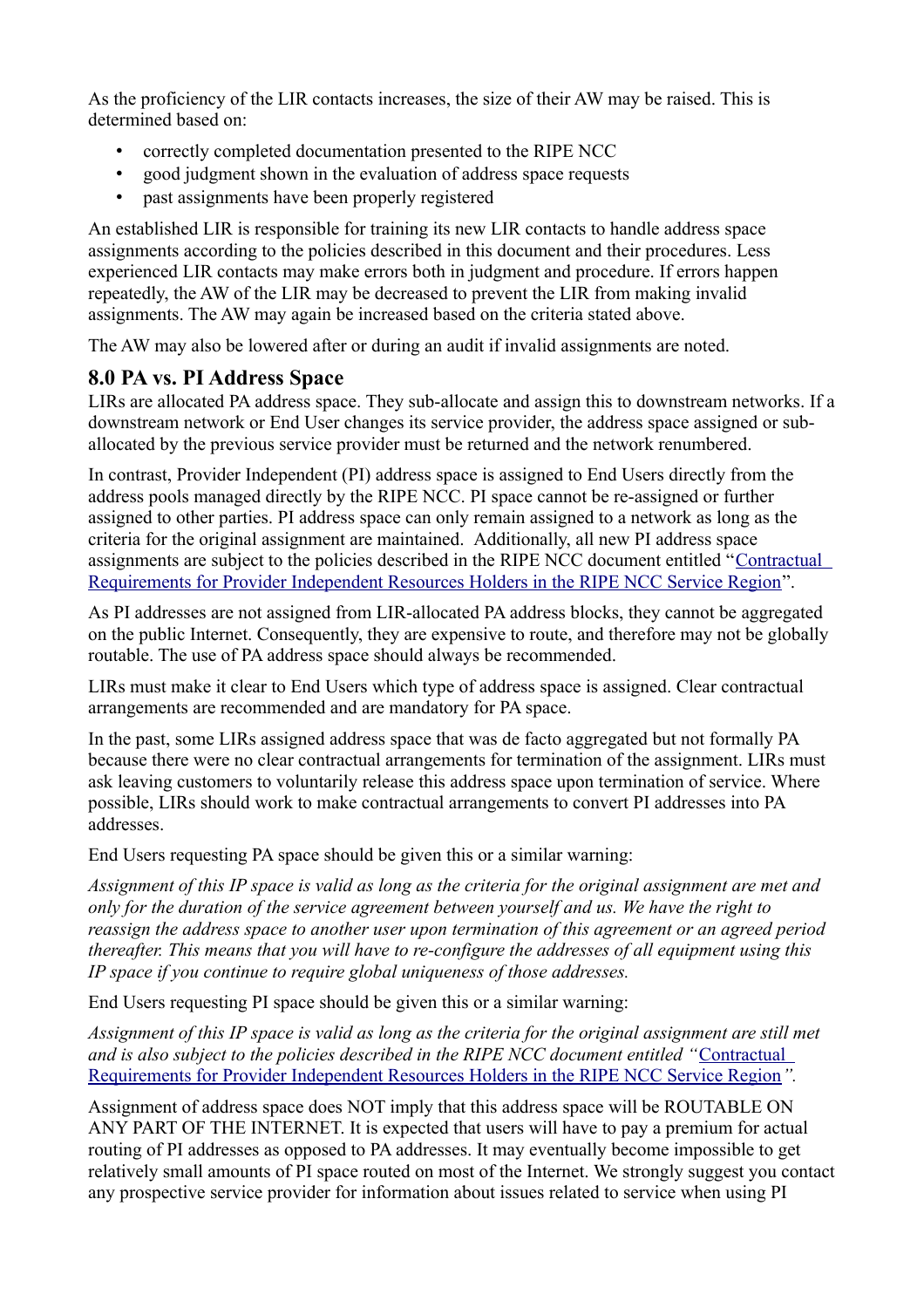addresses.

LIRs will register the type of any assigned address space using the "status:" attribute of the **inethum** object in the RIPE Database. The possible values of this attribute are:

- ALLOCATED PA: This address space has been allocated to an LIR and no assignments or sub-allocations made from it are portable. Assignments and sub-allocations cannot be kept when moving to another provider.
- ALLOCATED PI: This address space has been allocated to an LIR or RIR and all assignments made from it are portable. Assignments can be kept as long as the criteria for the original assignment are met. Sub-allocations cannot be made from this type of address space.
- ALLOCATED UNSPECIFIED: This address space has been allocated to an LIR or RIR. Assignments may be PA or PI. This status is intended to document past allocations where assignments of both types exist. It is avoided for new allocations. Sub-allocations cannot be made from this type of address space.
- SUB-ALLOCATED PA: This address space has been sub-allocated by an LIR to a downstream network operator that will make assignments from it. All assignments made from it are PA. They cannot be kept when moving to a service provided by another provider.
- LIR-PARTITIONED PA: This allows an LIR to document distribution and delegate management of allocated space within their organisation. Address space with a status of LIR-PARTITIONED is not considered used. When the addresses are used, a more specific **inetnum** should be registered.
- LIR-PARTITIONED PI: This allows an LIR to document distribution and delegate management of allocated space within their organisation. Address space with a status of LIR-PARTITIONED is not considered used. When the addresses are used, a more specific **inetnum** should be registered.
- EARLY-REGISTRATION: This is used by the RIPE Database administration when transferring pre-RIR registrations from the ARIN Database. The value can be changed by database users (except for ALLOCATED PA). Only the RIPE Database administrators can create objects with this value.
- NOT-SET: This indicates that the registration was made before the "status:" attributes became mandatory for inetnum objects. The object has not been updated since then. New objects cannot be created with this value. The value can be changed by database users.
- ASSIGNED PA: This address space has been assigned to an End User for use with services provided by the issuing LIR. It cannot be kept when terminating services provided by the LIR.
- ASSIGNED PI: This address space has been assigned to an End User and can be kept as long as the criteria for the original assignment are met.
- ASSIGNED ANYCAST: This address space has been assigned for use in TLD anycast networks. It cannot be kept when no longer used for TLD anycast services.

The creation of an **inetnum** object with a status of "ASSIGNED PA" or "ASSIGNED PI" is only possible if there is no less specific or more specific **inetnum** object with an "ASSIGNED" status.

Address space without an explicit type in the "status:" attribute is assumed to be PI. LIRs must clearly mark all new assignments in the RIPE Database with either "PA" or "PI" as appropriate.

The RIPE NCC no longer allocates PI address space. Consequently, many LIRs do not have PI allocations from which to make PI assignments. If an LIR has an End User that requires PI address space they are able to support them by sending these requests to the RIPE NCC on behalf of the End User. This support includes helping End Users prepare a properly documented request. The RIPE NCC will make PI assignments when justified.